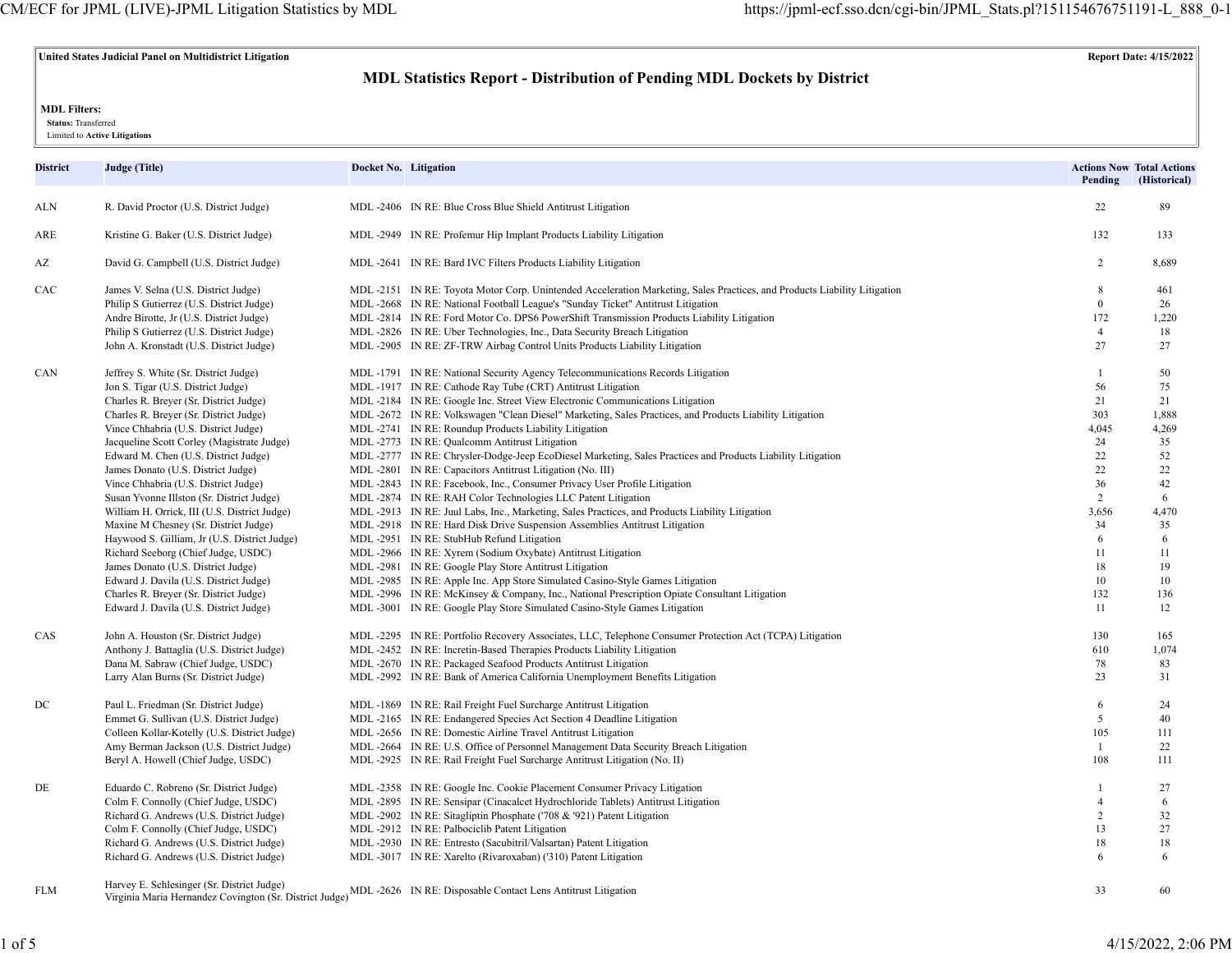|            | Roy B. Dalton, Jr (U.S. District Judge)   | MDL -3006 IN RE: Tasigna (Nilotinib) Products Liability Litigation                                                | 24             | 24      |
|------------|-------------------------------------------|-------------------------------------------------------------------------------------------------------------------|----------------|---------|
| FLN        | M. Casey Rodgers (Chief Judge, USDC)      | MDL -2734 IN RE: Abilify (Aripiprazole) Products Liability Litigation                                             | 282            | 2,812   |
|            | M. Casey Rodgers (Chief Judge, USDC)      | MDL -2885 IN RE: 3M Combat Arms Earplug Products Liability Litigation                                             | 290,779        | 305,546 |
| FLS        | Kenneth A. Marra (Sr. District Judge)     | MDL-1916 IN RE: Chiquita Brands International, Inc., Alien Tort Statute and Shareholders Derivative Litigation    | 19             | 31      |
|            | James Lawrence King (Sr. District Judge)  | MDL -2036 IN RE: Checking Account Overdraft Litigation                                                            | 6              | 100     |
|            | Federico A. Moreno (U.S. District Judge)  | MDL -2599 IN RE: Takata Airbag Products Liability Litigation                                                      | 179            | 350     |
|            | K. Michael Moore (U.S. District Judge)    | MDL -2832 IN RE: Liquid Toppings Dispensing System ('447) Patent Litigation                                       | 15             | 15      |
|            | Darrin P. Gayles (U.S. District Judge)    | MDL-2841 IN RE: MONAT Hair Care Products Marketing, Sales Practices and Products Liability Litigation             | 13             | 13      |
|            | Robin L. Rosenberg (Judge)                | MDL -2924 IN RE: Zantac (Ranitidine) Products Liability Litigation                                                | 2,100          | 2,166   |
|            | Cecilia M. Altonaga (Chief Judge, USDC)   | MDL -2989 IN RE: January 2021 Short Squeeze Trading Litigation                                                    | 57             | 62      |
|            | Rodolfo A. Ruiz (U.S. District Judge)     | MDL-2994 IN RE: Mednax Services, Inc., Customer Data Security Breach Litigation                                   | 6              | 6       |
|            | Raag Singhal (Judge)                      | MDL -3015 IN RE: Johnson & Johnson Sunscreen Marketing, Sales Practices and Products Liability Litigation         | 16             | 16      |
| GAN        | Richard W. Story (Sr. District Judge)     | MDL-2782 IN RE: Ethicon Physiomesh Flexible Composite Hernia Mesh Products Liability Litigation                   | 3,617          | 3,856   |
|            | Thomas W. Thrash, Jr (Chief Judge, USDC)  | MDL -2800 IN RE: Equifax, Inc., Customer Data Security Breach Litigation                                          | 451            | 484     |
|            | Jean-Paul Boulee (Judge)                  | MDL -2933 IN RE: TransUnion Rental Screening Solutions, Inc., Fair Credit Reporting Act (FCRA) Litigation         | 14             | 14      |
|            | Leigh Martin May (U.S. District Judge)    | MDL -2974 IN RE: Paragard IUD Products Liability Litigation                                                       | 1,018          | 1,030   |
| ILN        | John Z. Lee (U.S. District Judge)         | MDL-2492 IN RE: National Collegiate Athletic Association Student-Athlete Concussion Injury Litigation             | 584            | 598     |
|            | Matthew F Kennelly (Senior District Judg) | MDL-2545 IN RE: Testosterone Replacement Therapy Products Liability Litigation                                    | 11             | 7,883   |
|            | Harry D. Leinenweber (Sr. District Judge) | MDL -2580 IN RE: Opana ER Antitrust Litigation                                                                    | 14             | 14      |
|            | Joan B. Gottschall (Sr. District Judge)   | MDL-2590 IN RE: Navistar MaxxForce Engines Marketing, Sales Practices and Products Liability Litigation           | $\overline{2}$ | 49      |
|            | Gary Feinerman (U.S. District Judge)      | MDL-2705 IN RE: 100% Grated Parmesan Cheese Marketing and Sales Practices Litigation                              | $\overline{c}$ | 53      |
|            | Robert M. Dow, Jr (U.S. District Judge)   | MDL -2817 IN RE: Dealer Management Systems Antitrust Litigation                                                   | 18             | 23      |
|            | Manish S. Shah (U.S. District Judge)      | MDL-2842 IN RE: Chicago Board Options Exchange Volatility Index Manipulation Antitrust Litigation                 | 25             | 28      |
|            | Virginia M. Kendall (U.S. District Judge) | MDL -2867 IN RE: Local TV Advertising Antitrust Litigation                                                        | 22             | 22      |
|            | Robert M. Dow, Jr (U.S. District Judge)   | MDL-2909 IN RE: Fairlife Milk Products Marketing and Sales Practices Litigation                                   | 9              | 9       |
|            | Elaine E. Bucklo (Sr. District Judge)     | MDL -2931 IN RE: Delta Dental Antitrust Litigation                                                                | 27             | 28      |
|            | John Z. Lee (U.S. District Judge)         | MDL -2948 IN RE: TikTok, Inc., Consumer Privacy Litigation                                                        | 16             | 22      |
|            | Edmond E. Chang (U.S. District Judge)     | MDL-2964 IN RE: Society Insurance Company COVID-19 Business Interruption Protection Insurance Litigation          | 52             | 53      |
|            | Sharon Johnson Coleman (Honorable)        | MDL -2967 IN RE: Clearview AI, Inc., Consumer Privacy Litigation                                                  | 10             | 14      |
|            | John Robert Blakey (Honorable)            | MDL -3009 IN RE: Seresto Flea and Tick Collar Marketing, Sales Practices and Products Liability Litigation        | 16             | 16      |
|            | Rebecca R. Pallmeyer (Chief Judge, USDC)  | MDL-3026 IN RE: Abbott Laboratories, et al., Preterm Infant Nutrition Products Liability Litigation               | 21             | 21      |
| ILS        | Nancy J. Rosenstengel (Chief Judge, USDC) | MDL -3004 IN RE: Paraquat Products Liability Litigation                                                           | 982            | 1,101   |
| <b>INN</b> | Robert L. Miller, Jr (Sr. District Judge) | MDL-2391 IN RE: Biomet M2a Magnum Hip Implant Products Liability Litigation                                       | $\mathbf{0}$   | 2,883   |
| <b>INS</b> | Robert L. Miller, Jr (Sr. District Judge) | MDL-2181 IN RE: Method of Processing Ethanol Byproducts and Related Subsystems ('858) Patent Litigation           | $\mathbf{0}$   | 22      |
|            | Richard L. Young (Chief Judge, USDC)      | MDL-2570 IN RE: Cook Medical, Inc., IVC Filters Marketing, Sales Practices and Products Liability Litigation      | 8,250          | 10,613  |
| ΚS         | John W. Lungstrum (Sr. District Judge)    | MDL-2591 IN RE: Syngenta AG MIR162 Corn Litigation                                                                | -1             | 2,435   |
|            | Daniel D. Crabtree (U.S. District Judge)  | MDL-2785 IN RE: EpiPen (Epinephrine Injection, USP) Marketing, Sales Practices and Antitrust Litigation           | 10             | 13      |
|            | Julie A. Robinson (Sr. District Judge)    | MDL -2887 IN RE: Hill's Pet Nutrition, Inc., Dog Food Products Liability Litigation                               | 2              | 37      |
| KYE        | Karen K. Caldwell (Chief Judge, USDC)     | MDL-2809 IN RE: Onglyza (Saxagliptin) and Kombiglyze XR (Saxagliptin and Metformin) Products Liability Litigation | 242            | 328     |
| <b>KYW</b> | David J. Hale (U.S. District Judge)       | MDL-2504 IN RE: Amazon.com, Inc., Fulfillment Center Fair Labor Standards Act (FLSA) and Wage and Hour Litigation | $\mathbf{1}$   | 12      |
| LAE        | Eldon E. Fallon (U.S. District Judge)     | MDL-2047 IN RE: Chinese-Manufactured Drywall Products Liability Litigation                                        | 145            | 422     |
|            | Carl J. Barbier (U.S. District Judge)     | MDL-2179 IN RE: Oil Spill by the Oil Rig "Deepwater Horizon" in the Gulf of Mexico, on April 20, 2010             | 815            | 6,120   |
|            | Eldon E. Fallon (U.S. District Judge)     | MDL -2592 IN RE: Xarelto (Rivaroxaban) Products Liability Litigation                                              | 5,278          | 31,964  |
|            | Jane Triche Milazzo (U.S. District Judge) | MDL -2740 IN RE: Taxotere (Docetaxel) Products Liability Litigation                                               | 11,956         | 15,587  |
|            | Jane Triche Milazzo (U.S. District Judge) | MDL-3023 IN RE: Taxotere (Docetaxel) Eye Injury Products Liability Litigation                                     | 15             | 15      |
| МA         | Douglas P. Woodlock (Sr. District Judge)  | MDL-2428 IN RE: Fresenius GranuFlo/NaturaLyte Dialysate Products Liability Litigation                             | 17             | 4,516   |
|            | Timothy S. Hillman (U.S. District Judge)  | MDL-2566 IN RE: TelexFree Securities Litigation                                                                   | 2              | 13      |
|            | George A O'Toole, Jr (Sr. District Judge) | MDL -2677 IN RE: Daily Fantasy Sports Litigation                                                                  | 81             | 86      |
|            | Indira Talwani (U.S. District Judge)      | MDL -2768 IN RE: Stryker LFIT V40 Femoral Head Products Liability Litigation                                      | 561            | 1,126   |
|            | Nathaniel M. Gorton (U.S. District Judge) | MDL -2878 IN RE: Ranbaxy Generic Drug Application Antitrust Litigation                                            | $\overline{4}$ | 6       |
|            | Denise J. Casper (U.S. District Judge)    | MDL-2938 IN RE: Evenflo Company, Inc., Marketing, Sales Practices and Products Liability Litigation               | 28             | 28      |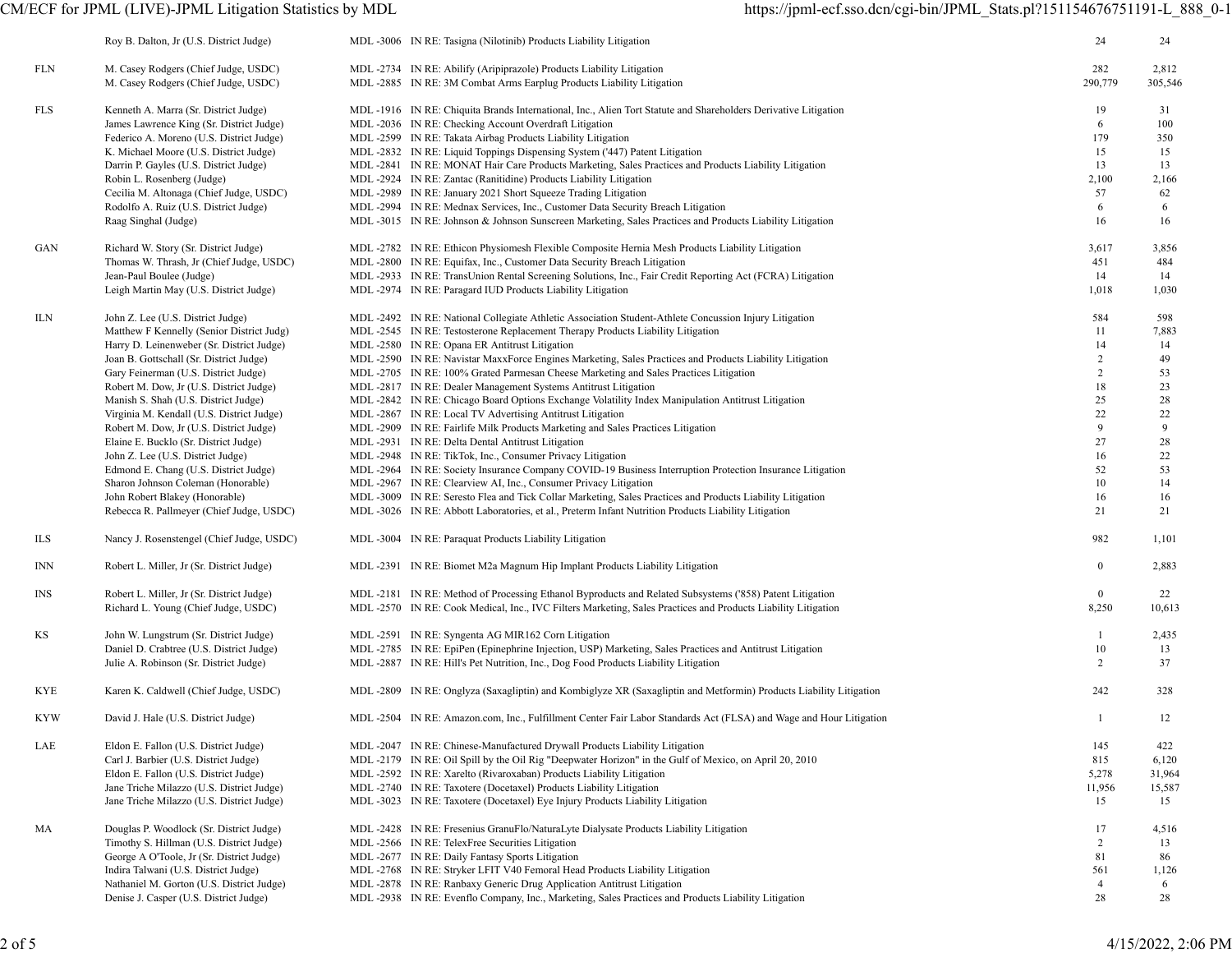| MD         | Catherine C. Blake (U.S. District Judge)<br>Paul W. Grimm (U.S. District Judge)      | MDL-2775 IN RE: Smith & Nephew Birmingham Hip Resurfacing (BHR) Hip Implant Products Liability Litigation<br>MDL -2879 IN RE: Marriott International, Inc., Customer Data Security Breach Litigation | 758<br>73       | 1,063<br>91 |
|------------|--------------------------------------------------------------------------------------|------------------------------------------------------------------------------------------------------------------------------------------------------------------------------------------------------|-----------------|-------------|
| MIE        | Sean F. Cox (U.S. District Judge)                                                    | MDL -2311 IN RE: Automotive Parts Antitrust Litigation                                                                                                                                               | 38              | 379         |
|            | David M. Lawson (U.S. District Judge)                                                | MDL -2744 IN RE: FCA US LLC Monostable Electronic Gearshift Litigation                                                                                                                               | 14              | 39          |
|            | Matthew F. Leitman (U.S. District Judge)                                             | MDL-2818 IN RE: General Motors Air Conditioning Marketing and Sales Practices Litigation                                                                                                             | 15              | 15          |
| ΜN         | Michael James Davis (Sr. District Judge)                                             | MDL-1431 IN RE: Baycol Products Liability Litigation                                                                                                                                                 | $\overline{2}$  | 9,107       |
|            | Donovan W. Frank (Sr. District Judge)                                                | MDL-2441 IN RE: Stryker Rejuvenate and ABG II Hip Implant Products Liability Litigation                                                                                                              | 104             | 3,624       |
|            | John R. Tunheim (Chief Judge, USDC)                                                  | MDL-2642 IN RE: Fluoroquinolone Products Liability Litigation                                                                                                                                        | 16              | 1,269       |
|            | Joan N. Ericksen (U.S. District Judge)                                               | MDL-2666 IN RE: Bair Hugger Forced Air Warming Devices Products Liability Litigation                                                                                                                 | 31              | 5,875       |
|            | Michael James Davis (Sr. District Judge)                                             | MDL -2795 IN RE: CenturyLink Sales Practices and Securities Litigation                                                                                                                               | 6               | 29          |
|            | John R. Tunheim (Chief Judge, USDC)                                                  | MDL-2998 IN RE: Pork Antitrust Litigation                                                                                                                                                            | 24              | 24          |
| MOE        | Henry Edward Autrey (U.S. District Judge)                                            | MDL-2382 IN RE: Emerson Electric Co. Wet/Dry Vac Marketing and Sales Practices Litigation                                                                                                            | 9               | 9           |
|            | Stephen N. Limbaugh, Jr (U.S. District Judge)                                        | MDL -2820 IN RE: Dicamba Herbicides Litigation                                                                                                                                                       | 31              | 55          |
|            | Sarah E. Pitlyk (U.S. District Judge)                                                | MDL -2993 IN RE: Crop Inputs Antitrust Litigation                                                                                                                                                    | 26              | 27          |
| <b>MOW</b> | Gary A. Fenner (Sr. District Judge)                                                  | MDL -2567 IN RE: Pre-Filled Propane Tank Antitrust Litigation                                                                                                                                        | 5               | 38          |
|            | Gary A. Fenner (Sr. District Judge)                                                  | MDL-2709 IN RE: Dollar General Corp. Motor Oil Marketing and Sales Practices Litigation                                                                                                              | 19              | 26          |
|            | Stephen R. Bough (U.S. District Judge)                                               | MDL-2936 IN RE: Smitty's/CAM2 303 Tractor Hydraulic Fluid Marketing, Sales Practices and Products Liability Litigation                                                                               | 11              | 11          |
|            | Beth Phillips (Chief Judge, USDC)                                                    | MDL -2945 IN RE: Ahern Rentals, Inc., Trade Secret Litigation                                                                                                                                        | 17              | 19          |
|            | Beth Phillips (Chief Judge, USDC)                                                    | MDL-2984 IN RE: Folgers Coffee Marketing and Sales Practices Litigation                                                                                                                              | 11              | 11          |
|            | Brian C. Wimes (U.S. District Judge)                                                 | MDL-3019 IN RE: T-Mobile Customer Data Security Breach Litigation                                                                                                                                    | 46              | 46          |
| <b>NCW</b> | Kenneth D. Bell (U.S. District Judge)                                                | MDL-2947 IN RE: Lowe's Companies, Inc., Fair Labor Standards Act (FLSA) and Wage and Hour Litigation                                                                                                 | 20              | 20          |
| NH         | Landya B. McCafferty (U.S. District Judge)                                           | MDL -2753 IN RE: Atrium Medical Corp. C-Qur Mesh Products Liability Litigation                                                                                                                       | 3,264           | 3,345       |
| NJ         | Claire C. Cecchi (U.S. District Judge)                                               | MDL-1663 IN RE: Insurance Brokerage Antitrust Litigation                                                                                                                                             | -1              | 52          |
|            | Freda L. Wolfson (Chief Judge, USDC)                                                 | MDL-2243 IN RE: Fosamax (Alendronate Sodium) Products Liability Litigation (No. II)                                                                                                                  | 258             | 1,287       |
|            | Peter G. Sheridan (Sr. District Judge)                                               | MDL -2332 IN RE: Lipitor Antitrust Litigation                                                                                                                                                        | 2               | 34          |
|            | Madeline C. Arleo (U.S. District Judge)                                              | MDL -2687 IN RE: Liquid Aluminum Sulfate Antitrust Litigation                                                                                                                                        | $\mathbf{0}$    | 85          |
|            | Freda L. Wolfson (Chief Judge, USDC)                                                 | MDL-2738 IN RE: Johnson & Johnson Talcum Powder Products Marketing, Sales Practices and Products Liability Litigation                                                                                | 37,512          | 38,609      |
|            | Brian R. Martinotti (U.S. District Judge)                                            | MDL -2750 IN RE: Invokana (Canagliflozin) Products Liability Litigation                                                                                                                              | 214             | 1,208       |
|            | Michael A. Shipp (U.S. District Judge)                                               | MDL-2779 IN RE: FieldTurf Artificial Turf Marketing and Sales Practices Litigation                                                                                                                   | 15              | 17          |
|            | Claire C. Cecchi (U.S. District Judge)                                               | MDL -2789 IN RE: Proton-Pump Inhibitor Products Liability Litigation (No. II)                                                                                                                        | 13,437          | 18,236      |
|            | Robert B. Kugler (Sr. District Judge)                                                | MDL -2875 IN RE: Valsartan, Losartan, and Irbesartan Products Liability Litigation                                                                                                                   | 1,087<br>44     | 1,193<br>54 |
|            | Madeline C. Arleo (U.S. District Judge)<br>Brian R. Martinotti (U.S. District Judge) | MDL-2904 IN RE: American Medical Collection Agency, Inc., Customer Data Security Breach Litigation<br>MDL-2921 IN RE: Allergan Biocell Textured Breast Implant Products Liability Litigation         | 944             | 972         |
|            | Brian R. Martinotti (U.S. District Judge)                                            | MDL-2973 IN RE: Elmiron (Pentosan Polysulfate Sodium) Products Liability Litigation                                                                                                                  | 899             | 925         |
| NM         | James O. Browning (U.S. District Judge)                                              | MDL-2695 IN RE: Santa Fe Natural Tobacco Company Marketing and Sales Practices Litigation                                                                                                            | 17              | 17          |
|            | William P. Johnson (Chief Judge, USDC)                                               | MDL-2824 IN RE: Gold King Mine Release in San Juan County, Colorado, on August 5, 2015                                                                                                               | $7\phantom{.0}$ | $\tau$      |
|            |                                                                                      |                                                                                                                                                                                                      |                 |             |
| NYE        | Margo K. Brodie (U.S. District Judge)                                                | MDL-1720 IN RE: Payment Card Interchange Fee and Merchant Discount Antitrust Litigation                                                                                                              | 70              | 127         |
|            | Brian M. Cogan (U.S. District Judge)                                                 | MDL -1738 IN RE: Vitamin C Antitrust Litigation                                                                                                                                                      | $\overline{4}$  | 10          |
|            | Nicholas G Garaufis (Sr. District Judge)                                             | MDL -2221 IN RE: American Express Anti-Steering Rules Antitrust Litigation (No. II)                                                                                                                  | $\tau$          | 15          |
|            | Brian M. Cogan (U.S. District Judge)                                                 | MDL -2331 IN RE: Propecia (Finasteride) Products Liability Litigation                                                                                                                                |                 | 1,179       |
|            | Nina Gershon (Sr. District Judge)                                                    | MDL -2819 IN RE: Restasis (Cyclosporine Ophthalmic Emulsion) Antitrust Litigation                                                                                                                    | 15              | 21          |
| NYS.       | Vernon S. Broderick (U.S. District Judge)                                            | MDL -1358 IN RE: Methyl Tertiary Butyl Ether ("MTBE") Products Liability Litigation                                                                                                                  | 15              | 190         |
|            | George B. Daniels (U.S. District Judge)                                              | MDL-1570 IN RE: Terrorist Attacks on September 11, 2001                                                                                                                                              | 343             | 351         |
|            | Naomi Reice Buchwald (Sr. District Judge)                                            | MDL -2262 IN RE: Libor-Based Financial Instruments Antitrust Litigation                                                                                                                              | 48              | 78          |
|            | Paul A. Engelmayer (U.S. District Judge)                                             | MDL -2481 IN RE: Aluminum Warehousing Antitrust Litigation                                                                                                                                           | $\mathbf{1}$    | 35          |
|            | Vernon S. Broderick (U.S. District Judge)                                            | MDL -2542 IN RE: Keurig Green Mountain Single-Serve Coffee Antitrust Litigation                                                                                                                      | 21              | 30          |
|            | Jesse M. Furman (U.S. District Judge)                                                | MDL -2543 IN RE: General Motors LLC Ignition Switch Litigation                                                                                                                                       | 3               | 854         |
|            | Valerie E. Caproni (U.S. District Judge)<br>Valerie E. Caproni (U.S. District Judge) | MDL-2548 IN RE: Commodity Exchange, Inc., Gold Futures and Options Trading Litigation<br>MDL -2573 IN RE: London Silver Fixing, Ltd., Antitrust Litigation                                           | 28<br>8         | 29<br>8     |
|            | Naomi Reice Buchwald (Sr. District Judge)                                            | MDL -2645 IN RE: Kind LLC "All Natural" Litigation                                                                                                                                                   | 11              | 12          |
|            | Paul G. Gardephe (U.S. District Judge)                                               | MDL -2673 IN RE: Treasury Securities Auction Antitrust Litigation                                                                                                                                    | 32              | 43          |
|            | J. Paul Oetken (U.S. District Judge)                                                 | MDL -2704 IN RE: Interest Rate Swaps Antitrust Litigation                                                                                                                                            | 10              | 11          |
|            |                                                                                      |                                                                                                                                                                                                      |                 |             |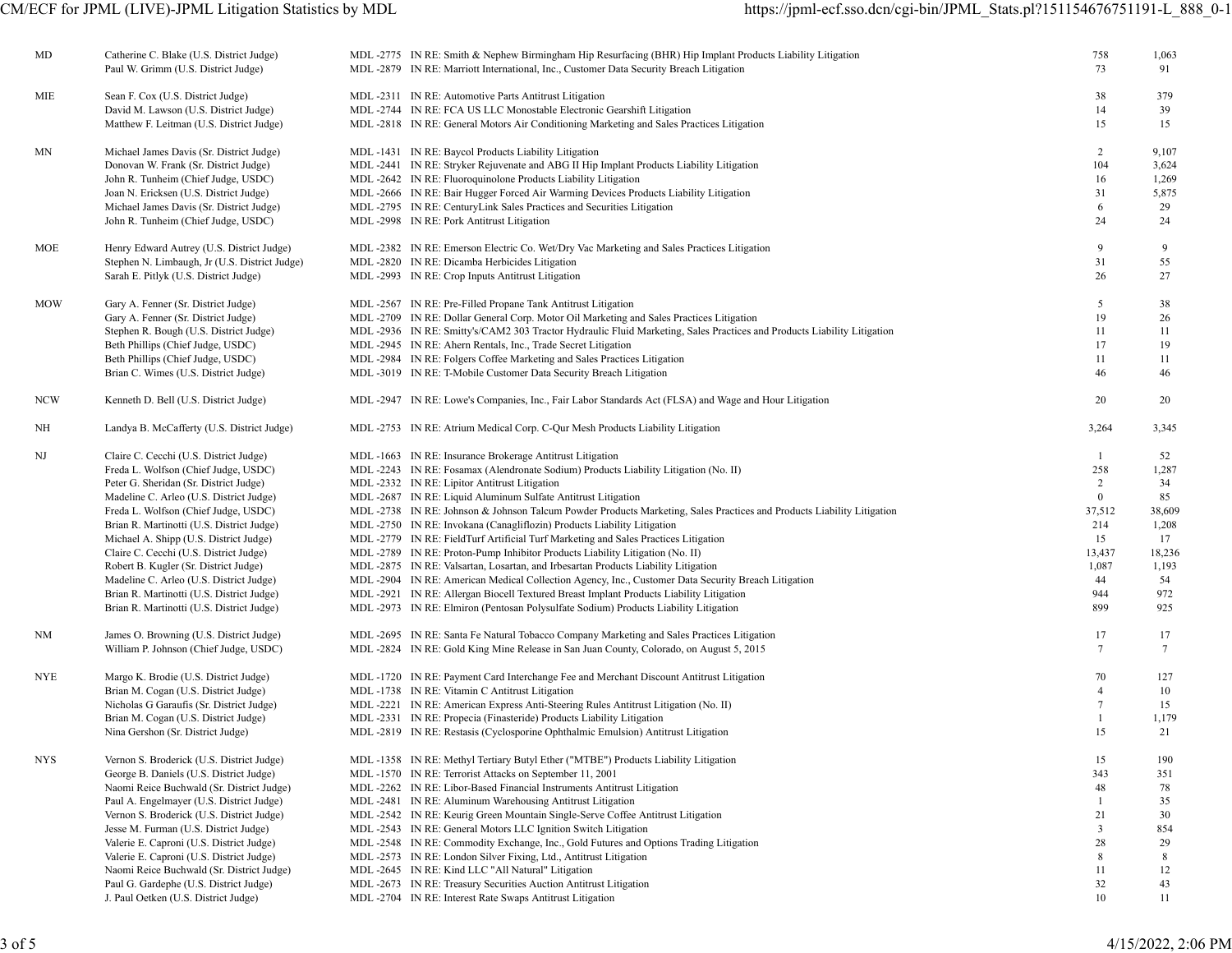# CM/ECF for JPML (LIVE)-JPML Litigation Statistics by MDL https://jpml-ecf.sso.dcn/cgi-bin/JPML\_Stats.pl?151154676751191-L\_888\_0-1

|                                     | P. Kevin Castel (Sr. District Judge)<br>Paul A. Crotty (Sr. District Judge)<br>Lewis A. Kaplan (Sr. District Judge)<br>John G Koeltl (U.S. District Judge)<br>P. Kevin Castel (Sr. District Judge)                                                                                                                                                                                                                                     |     | MDL -2742 IN RE: SunEdison, Inc., Securities Litigation<br>MDL-2859 IN RE: Zimmer M/L Taper Hip Prosthesis or M/L Taper Hip Prosthesis with Kinectiv Technology and Versys Femoral Head Products Liability Litigation<br>MDL-2865 IN RE: Customs and Tax Administration of the Kingdom of Denmark (Skatteforvaltningen) Tax Refund Scheme Litigation<br>MDL -2968 IN RE: Generali COVID-19 Travel Insurance Litigation<br>MDL -3010 IN RE: Google Digital Advertising Antitrust Litigation                                                                                                                                                                                                                                               | 12<br>290<br>177<br>14<br>30                                          | 34<br>298<br>186<br>15<br>30                                          |
|-------------------------------------|----------------------------------------------------------------------------------------------------------------------------------------------------------------------------------------------------------------------------------------------------------------------------------------------------------------------------------------------------------------------------------------------------------------------------------------|-----|------------------------------------------------------------------------------------------------------------------------------------------------------------------------------------------------------------------------------------------------------------------------------------------------------------------------------------------------------------------------------------------------------------------------------------------------------------------------------------------------------------------------------------------------------------------------------------------------------------------------------------------------------------------------------------------------------------------------------------------|-----------------------------------------------------------------------|-----------------------------------------------------------------------|
| <b>NYW</b>                          | Geoffrey W. Crawford (U.S. District Judge)                                                                                                                                                                                                                                                                                                                                                                                             |     | MDL-2903 IN RE: Fisher-Price Rock 'n Play Sleeper Marketing, Sales Practices, and Products Liability Litigation                                                                                                                                                                                                                                                                                                                                                                                                                                                                                                                                                                                                                          | 16                                                                    | 16                                                                    |
| <b>OHN</b>                          | Jeffrey J. Helmick (U.S. District Judge)<br>Dan A. Polster (U.S. District Judge)<br>James S. Gwin (U.S. District Judge)                                                                                                                                                                                                                                                                                                                |     | MDL-2197 IN RE: DePuy Orthopaedics, Inc., ASR Hip Implant Products Liability Litigation<br>MDL -2804 IN RE: National Prescription Opiate Litigation<br>MDL -2807 IN RE: Sonic Corp. Customer Data Security Breach Litigation                                                                                                                                                                                                                                                                                                                                                                                                                                                                                                             | 259<br>3,088<br>2                                                     | 10,367<br>3,140<br>-11                                                |
| OHS                                 | Edmund A. Sargus, Jr (Chief Judge, USDC)<br>Edmund A. Sargus, Jr (Chief Judge, USDC)<br>Michael H. Watson (U.S. District Judge)                                                                                                                                                                                                                                                                                                        |     | MDL-2433 IN RE: E. I. du Pont de Nemours and Company C-8 Personal Injury Litigation<br>MDL -2846 IN RE: Davol, Inc./C.R. Bard, Inc., Polypropylene Hernia Mesh Products Liability Litigation<br>MDL-3025 IN RE: Procter & Gamble Aerosol Products Marketing and Sales Practices Litigation                                                                                                                                                                                                                                                                                                                                                                                                                                               | $\overline{1}$<br>16,690<br>16                                        | 3,697<br>16,894<br>16                                                 |
| OKE                                 | Robert J. Shelby (U.S. District Judge)                                                                                                                                                                                                                                                                                                                                                                                                 |     | MDL -2977 IN RE: Broiler Chicken Grower Antitrust Litigation (No. II)                                                                                                                                                                                                                                                                                                                                                                                                                                                                                                                                                                                                                                                                    | 5                                                                     | 5                                                                     |
| OKN                                 | Terence C. Kern (Sr. District Judge)                                                                                                                                                                                                                                                                                                                                                                                                   |     | MDL-2700 IN RE: Genentech, Inc., Herceptin (Trastuzumab) Marketing and Sales Practices Litigation                                                                                                                                                                                                                                                                                                                                                                                                                                                                                                                                                                                                                                        | 14                                                                    | 14                                                                    |
| <b>OR</b>                           | Michael H. Simon (U.S. District Judge)                                                                                                                                                                                                                                                                                                                                                                                                 |     | MDL-2828 IN RE: Intel Corp. CPU Marketing, Sales Practices and Products Liability Litigation                                                                                                                                                                                                                                                                                                                                                                                                                                                                                                                                                                                                                                             | 43                                                                    | 45                                                                    |
| PAE                                 | Eduardo C. Robreno (Sr. District Judge)<br>Cynthia M. Rufe (U.S. District Judge)<br>Gene E.K. Pratter (U.S. District Judge)<br>Anita B. Brody (Sr. District Judge)<br>Michael M Baylson (Sr. District Judge)<br>Mitchell S Goldberg (U.S. District Judge)<br>Timothy J. Savage (U.S. District Judge)<br>Cynthia M. Rufe (U.S. District Judge)<br>C. Darnell Jones, II (U.S. District Judge)<br>Harvey Bartle, III (Sr. District Judge) |     | MDL -875 IN RE: Asbestos Products Liability Litigation (No. VI)<br>MDL-1871 IN RE: Avandia Marketing, Sales Practices and Products Liability Litigation<br>MDL-2002 IN RE: Processed Egg Products Antitrust Litigation<br>MDL -2323 IN RE: National Football League Players' Concussion Injury Litigation<br>MDL -2437 IN RE: Domestic Drywall Antitrust Litigation<br>MDL-2445 IN RE: Suboxone (Buprenorphine Hydrochloride and Naloxone) Antitrust Litigation<br>MDL -2460 IN RE: Niaspan Antitrust Litigation<br>MDL -2724 IN RE: Generic Pharmaceuticals Pricing Antitrust Litigation<br>MDL -2833 IN RE: FedLoan Student Loan Servicing Litigation<br>MDL -2848 IN RE: Zostavax (Zoster Vaccine Live) Products Liability Litigation | 37<br>$\mathbf{0}$<br>21<br>329<br>8<br>12<br>21<br>131<br>9<br>2,067 | 192,126<br>5,299<br>33<br>352<br>29<br>17<br>23<br>201<br>10<br>2,499 |
| PAM                                 | Christopher C. Conner (U.S. District Judge)                                                                                                                                                                                                                                                                                                                                                                                            |     | MDL -2816 IN RE: Sorin 3T Heater-Cooler System Products Liability Litigation (No. II)                                                                                                                                                                                                                                                                                                                                                                                                                                                                                                                                                                                                                                                    | 12                                                                    | 102                                                                   |
| PAW                                 | W. Scott Hardy (U.S. District Judge)<br>Mark R. Hornak (Chief Judge, USDC)<br>J. Nicholas Ranjan (U.S.District Judge)<br>Joy Flowers Conti (Sr. District Judge)<br>Joy Flowers Conti (Sr. District Judge)                                                                                                                                                                                                                              |     | MDL -2862 IN RE: Diisocyanates Antitrust Litigation<br>MDL-2969 IN RE: Erie COVID-19 Business Interruption Protection Insurance Litigation<br>MDL-2988 IN RE: All-Clad Metalcrafters, LLC, Cookware Marketing and Sales Practices Litigation<br>MDL-3014 IN RE: Philips Recalled CPAP, Bi-Level PAP, and Mechanical Ventilator Products Liability Litigation<br>MDL-3021 IN RE: SoClean, Inc., Marketing, Sales Practices and Products Liability Litigation                                                                                                                                                                                                                                                                              | 12<br>32<br>$\overline{4}$<br>274<br>32                               | 12<br>32<br>$\overline{4}$<br>276<br>32                               |
| SC                                  | Richard M. Gergel (U.S. District Judge)<br>J Michelle Childs (U.S. District Judge)                                                                                                                                                                                                                                                                                                                                                     |     | MDL -2873 IN RE: Aqueous Film-Forming Foams Products Liability Litigation<br>MDL-2972 IN RE: Blackbaud, Inc., Customer Data Security Breach Litigation                                                                                                                                                                                                                                                                                                                                                                                                                                                                                                                                                                                   | 2,422<br>29                                                           | 2,507<br>31                                                           |
| TXN                                 | David C. Godbey (U.S. District Judge)<br>James Edgar Kinkeade (U.S. District Judge)                                                                                                                                                                                                                                                                                                                                                    |     | MDL -2099 IN RE: Stanford Entities Securities Litigation<br>MDL-2244 IN RE: DePuy Orthopaedics, Inc., Pinnacle Hip Implant Products Liability Litigation                                                                                                                                                                                                                                                                                                                                                                                                                                                                                                                                                                                 | 26<br>4,059                                                           | 155<br>10,595                                                         |
| <b>TXW</b>                          | Alan D Albright (U.S. District Judge)                                                                                                                                                                                                                                                                                                                                                                                                  |     | MDL -2959 IN RE: Proven Networks, LLC, Patent Litigation                                                                                                                                                                                                                                                                                                                                                                                                                                                                                                                                                                                                                                                                                 | 8                                                                     | 11                                                                    |
| <b>VAE</b><br><b>Report Totals:</b> | Anthony J. Trenga (U.S. District Judge)<br>Anthony J. Trenga (U.S. District Judge)<br>Rebecca Beach Smith (U.S. District Judge)<br>Anthony J. Trenga (U.S. District Judge)                                                                                                                                                                                                                                                             | 185 | MDL -2627 IN RE: Lumber Liquidators Chinese-Manufactured Flooring Products Marketing, Sales Practices and Products Liability Litigation<br>MDL-2743 IN RE: Lumber Liquidators Chinese-Manufactured Laminate Flooring Durability Marketing and Sales Practices Litigation<br>MDL -2836 IN RE: Zetia (Ezetimibe) Antitrust Litigation<br>MDL -2915 IN RE: Capital One Consumer Data Security Breach Litigation                                                                                                                                                                                                                                                                                                                             | $\overline{2}$<br>$\mathbf{0}$<br>19<br>33<br>427,585                 | 197<br>32<br>23<br>65<br>766,586                                      |
|                                     |                                                                                                                                                                                                                                                                                                                                                                                                                                        |     |                                                                                                                                                                                                                                                                                                                                                                                                                                                                                                                                                                                                                                                                                                                                          |                                                                       |                                                                       |

 Total Number of MDL Dockets: **185** Total Number of Transferee Districts: **45**

 Total Number of Transferee Judges: **151** 17 Chief Judge, USDC 2 Honorable